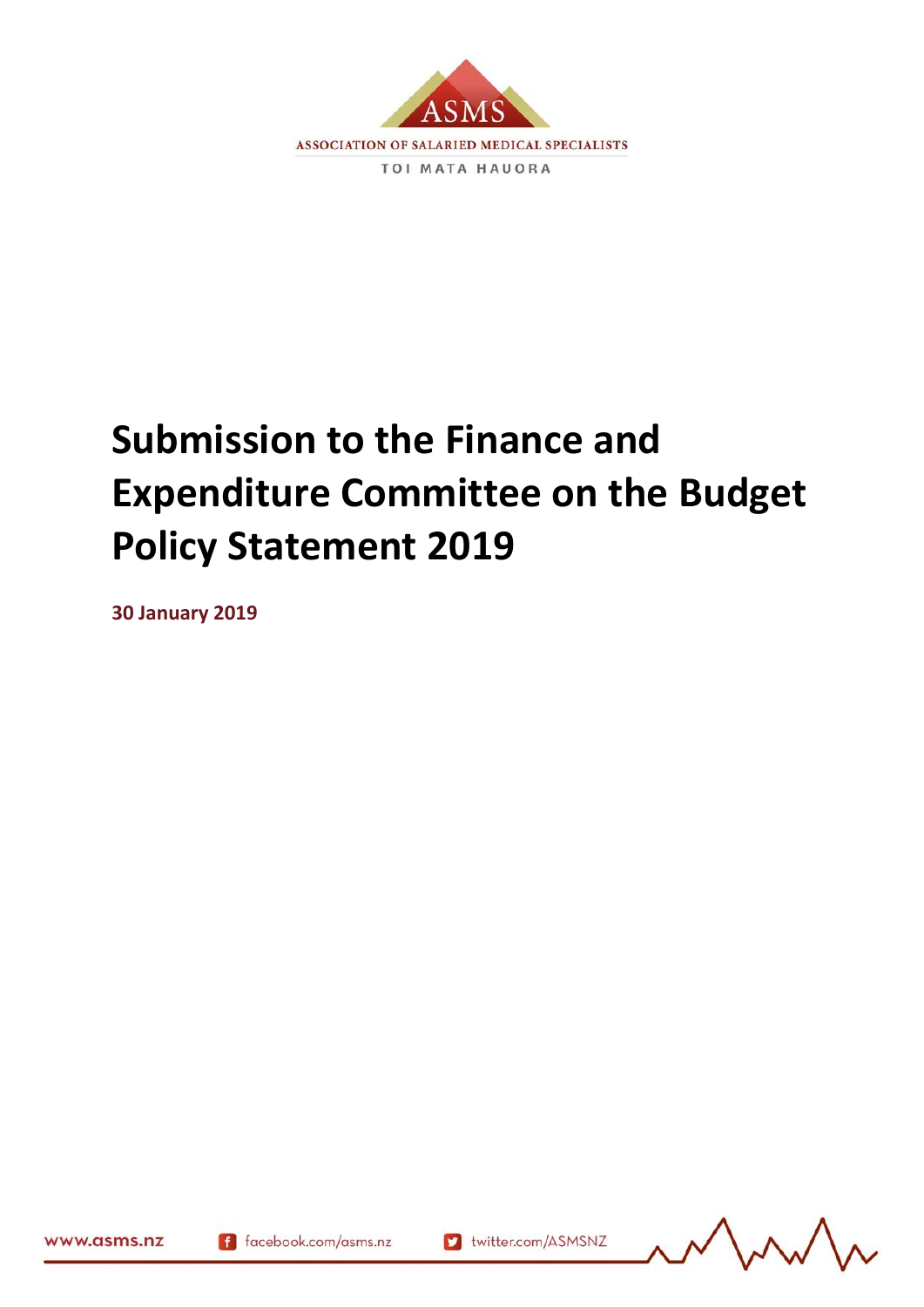## **Introduction**

The Association of Salaried Medical Specialists (ASMS) appreciates this opportunity to comment on the Government Budget Policy Statement for 2019. We welcome the move to include a 'Wellbeing Outlook' alongside the Economic and Fiscal Outlook. We agree that 'wellbeing belongs at the heart of policymaking'. Balancing wellbeing with economic factors is overdue.

This submission reflects one of our key policy roles of promoting policies which support the development and maintenance of a high quality public health service and a healthy population.

## **Background**

The Association of Salaried Medical Specialists is the union and professional association of salaried senior doctors and dentists employed throughout New Zealand. We were formed in April 1989 to advocate and promote the common industrial and professional interests of our members and we now represent over 4,800 members, most of whom are employed by District Health Boards (DHBs) as medical and dental specialists, including physicians, surgeons, anaesthetists, psychiatrists, oncologists, radiologists, pathologists and paediatricians.

Over 90% of all DHB permanently employed senior doctors and dentists eligible to join the ASMS are in fact members. Although most of our members work in secondary and tertiary care (either as specialists or as non-vocationally registered doctors or dentists) in the public sector, a small but significant and growing number work in primary care and outside DHBs. These members, many of whom are general practitioners, are employed by the New Zealand Family Planning Association, ACC, hospices, community trusts, Iwi health authorities, union health centres and the New Zealand Blood Service.

The ASMS promotes improved health care for all New Zealanders and recognition of the professional skills and training of our members, and their important role in health care provision. We are committed to the establishment and maintenance of a high quality, professionally-led public health system throughout New Zealand.

The ASMS is an affiliate of the New Zealand Council of Trade Unions.

# **Budgets that support good public policy**

We support the comments in Treasury's discussion papers on wellbeing that good public policy enhances the capacity of natural, social, human and financial and physical capital to improve wellbeing for New Zealanders and that this means the 'capital stocks': 1234

- are sustained or enhanced, not eroded by current generations at the expense of future generations (sustainability)
- are shared equitably in a way that sustains or enhances the capitals (equity)
- allow for a cohesive society, where people and groups respect others' rights to live the kinds of lives they value (social cohesion)
- are resilient to major systemic risks (risk management), and
- generate material wellbeing (economic growth).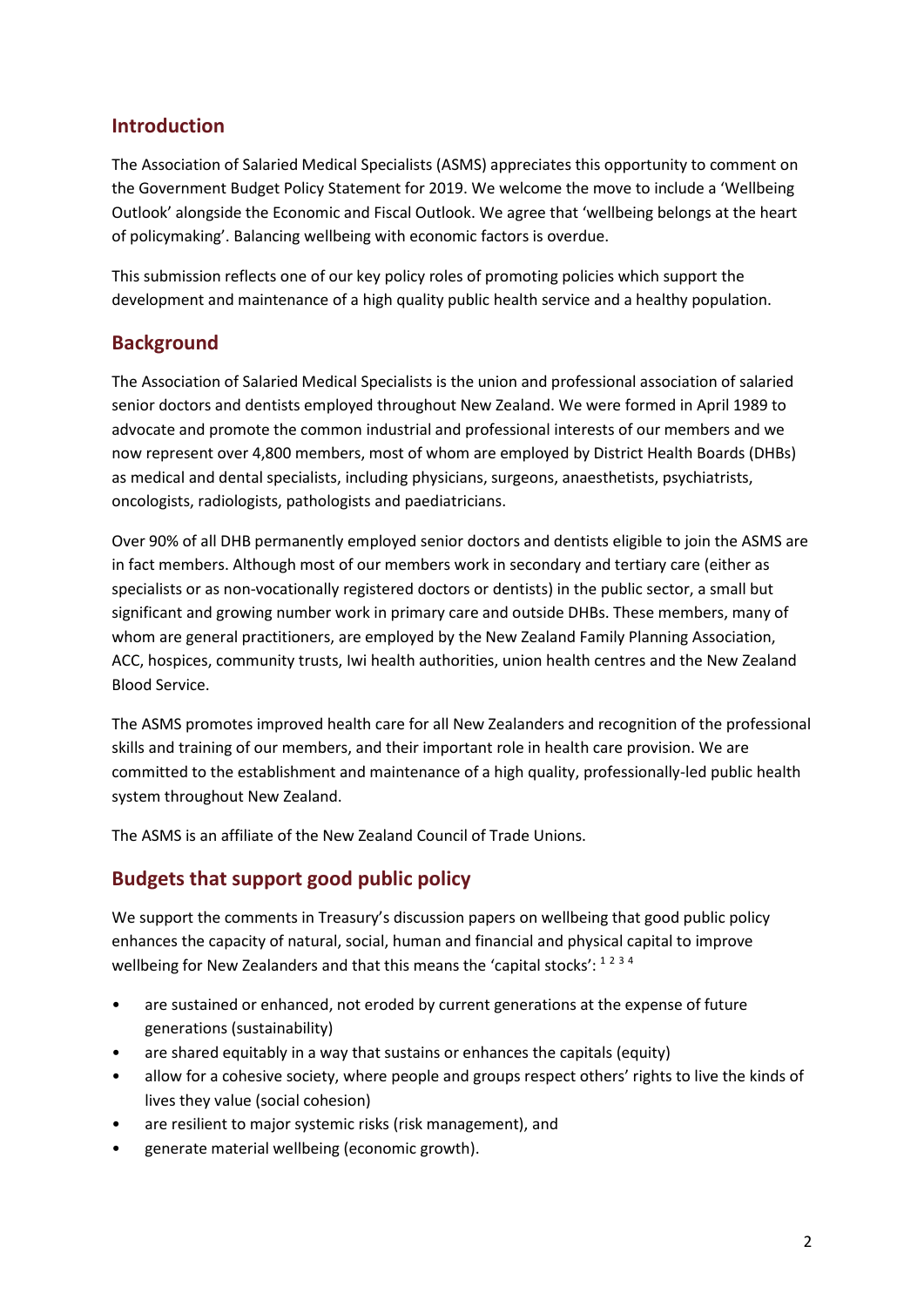Government Budgets must support these principles for good public policy. With regards to how this may apply to improving New Zealanders' health and health care services, we draw attention here to two fundamental aims to which the 2019 Budget (and subsequent Budgets) can contribute:

- mitigating the causes of ill health
- improving the effectiveness and efficiency of the public health system so that good quality health care can be provided as it is needed.

We welcome the stated Budget priorities, including reducing child poverty, improving child wellbeing, supporting mental health wellbeing. Our major concern, however, is that the unnecessarily austere fiscal parameters the Government has set itself will not enable the degree of investment needed to make real progress in these areas. They will impede progress towards the stated aims of improving wellbeing overall and ultimately could become self-defeating.

We strongly agree with the Budget Policy Statement's acknowledgement that a wellbeing approach to developing Budget priorities will require "new ways of working and thinking about how we measure our success as a country and as a Government". The parameters dictated by the 'Budget Responsibility Rules' – reducing net core Crown debt by to 20% of gross domestic product (GDP) by 2022, and maintaining core Crown expenses at around 30% of GDP – reflect the conservative ways of thinking of previous governments which have led to the current social and environmental deficits.

The initial points of this submission concern the need for a genuinely new way of working and thinking which recognises the social and economic costs of a conservative investment approach.

# **New ways of thinking?**

Prominent New Zealand economists have called on the Government to be much more ambitious in its spending on infrastructure and public services, given New Zealand's strong fiscal position and the significant deficit that has accumulated over years of funding constraint.

Economist Shamubeel Eaqub, one of the authors commissioned to undertake the Government's housing stocktake, believes Labour's conservative fiscal policy is "a fiscal straitjacket that was limiting its ability to truly address the housing crisis and the various problems of child poverty, child health, housing unaffordability and poor education that flowed from that."<sup>5</sup>

Berl chief economist Ganesh Nana says the Government should rethink the Budget Responsibility Rules. "The Government has chosen to restrict itself with its own debt targets in which in my opinion are too constraining… [It] could choose if it was courageous enough to borrow some more to actually make a significant difference to people's lives and to the hospitals and the schools that we face."<sup>6</sup>

A BERL analysis of the 2018 Budget adds: "this Coalition Government will find their ambitions for transformation and a 'productive, sustainable, inclusive economy' being well and truly pincered unless they modify their self-imposed Budget Responsibility Rules".7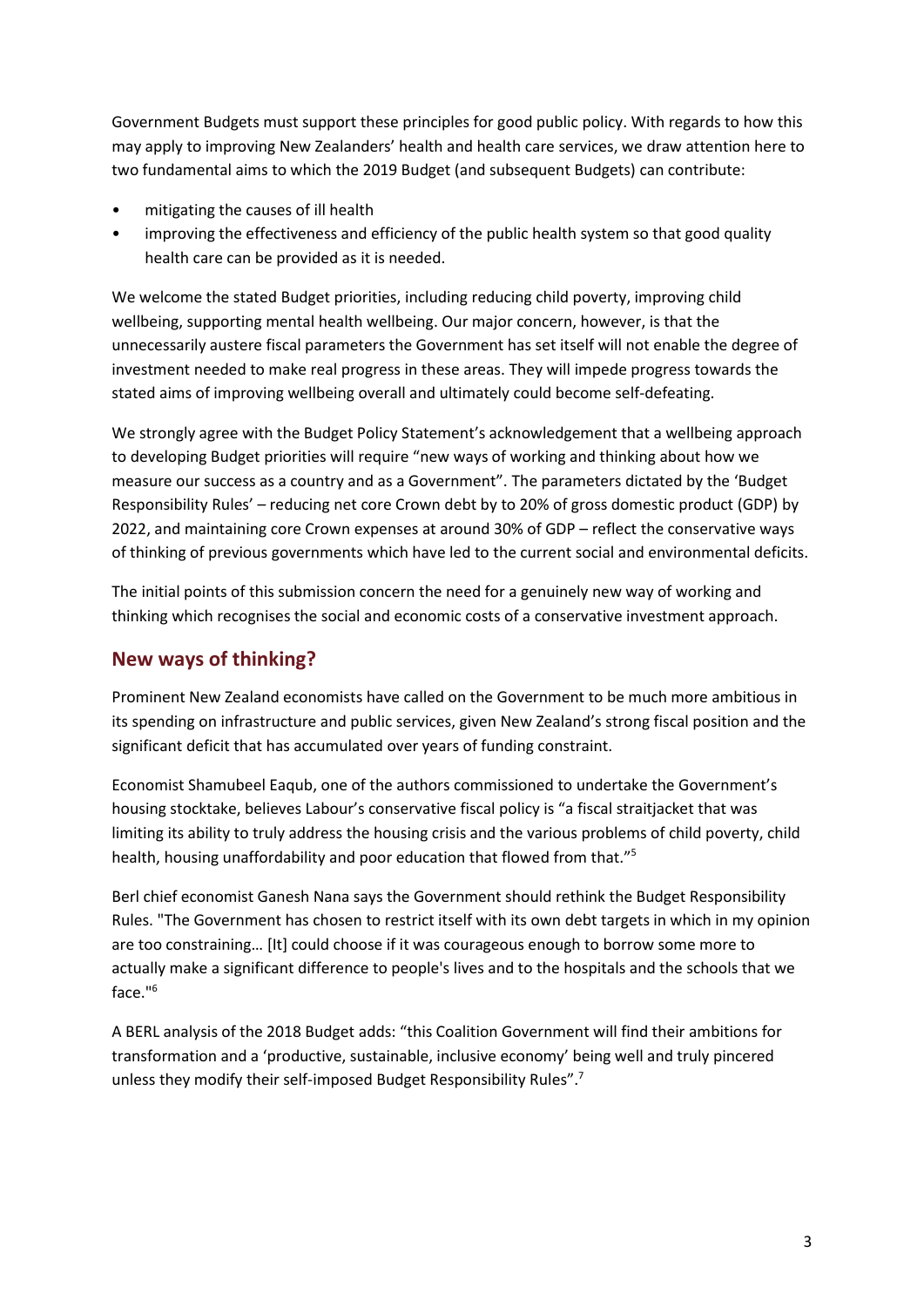Kiwibank chief economist Jarrod Kerr reinforces the message that New Zealand has ample room to lift debt and expand. Referring to the Government's expenditure and debt levels, he says, ``These are low numbers when compared to our foreign peers. And we are ranked among the safest countries in the world because of them.''<sup>8</sup>

Victoria University political analyst Bryce Edwards sums it up: "The Labour-led government has largely adopted the National Party's fiscal policies, embracing an austerity-style approach to spending. It means they can't afford to fund adequately housing, healthcare, workers in the state sector, and public infrastructure in general."<sup>9</sup>

Finance Minister Grant Robertson has justified the Government's conservative investment approach saying that balancing expenditure on public services and New Zealanders' wellbeing "against making sure we've got the money aside for a rainy day" is "the prudent and right thing to do".<sup>10</sup>

Our submission argues that for many New Zealanders it is already raining, it has been for a long time, and it is costing the country socially and economically.

## **Areas of relentless heavy rain: poverty**

For the purposes of this submission our comments about mitigating the causes of ill health are confined to poverty but the principal arguments can be applied to other areas such as housing and education. We note, for example, that Shamubeel Eaqub and fellow authors of the Government's housing stocktake consider the Government's target of building 100,000 houses over the next decade is but a fraction of what is needed due to its self-imposed debt limit.<sup>11</sup>

The Government's target for reducing poverty is similarly constrained.

The United Nations International Children's Emergency Fund (UNICEF) summarises the incalculable inter-generational social and economic costs of poverty:

*Those who grow up in poverty are more likely to have learning difficulties, to drop out of school, to resort to drugs, to commit crimes, to be out of work, to become pregnant at too early an age, and to live lives that perpetuate poverty and disadvantage into succeeding generations. In other words, many of the most serious problems facing today's advanced industrialised nations have roots in the denial and deprivation that mark the childhoods of so many of their future citizens.*

UNICEF 2000<sup>12</sup>

The significant percentage of New Zealand children living in poverty in 2019 has come about despite New Zealand's economy (real gross domestic product per capita) having almost doubled since 1970. Treasury forecasts indicate continuing real-per-capita growth in the foreseeable future. Addressing child poverty is clearly not a matter of affordability but of political decisions. It poses a test both of a country's ideals and of its capacity to resolve many of its most intractable social problems.

In 2018 the Children's Sector Joint Submission on the Child Poverty Reduction Bill, supported by 37 New Zealand organisations,<sup>13</sup> recommended: "Actions under the Child Wellbeing Strategy to reduce child poverty and improve the wellbeing of children should align public policies and social service delivery with children's rights so that *all children and young people* (our emphasis), at all stages of their childhood and adolescence, have access to and equitable outcomes from: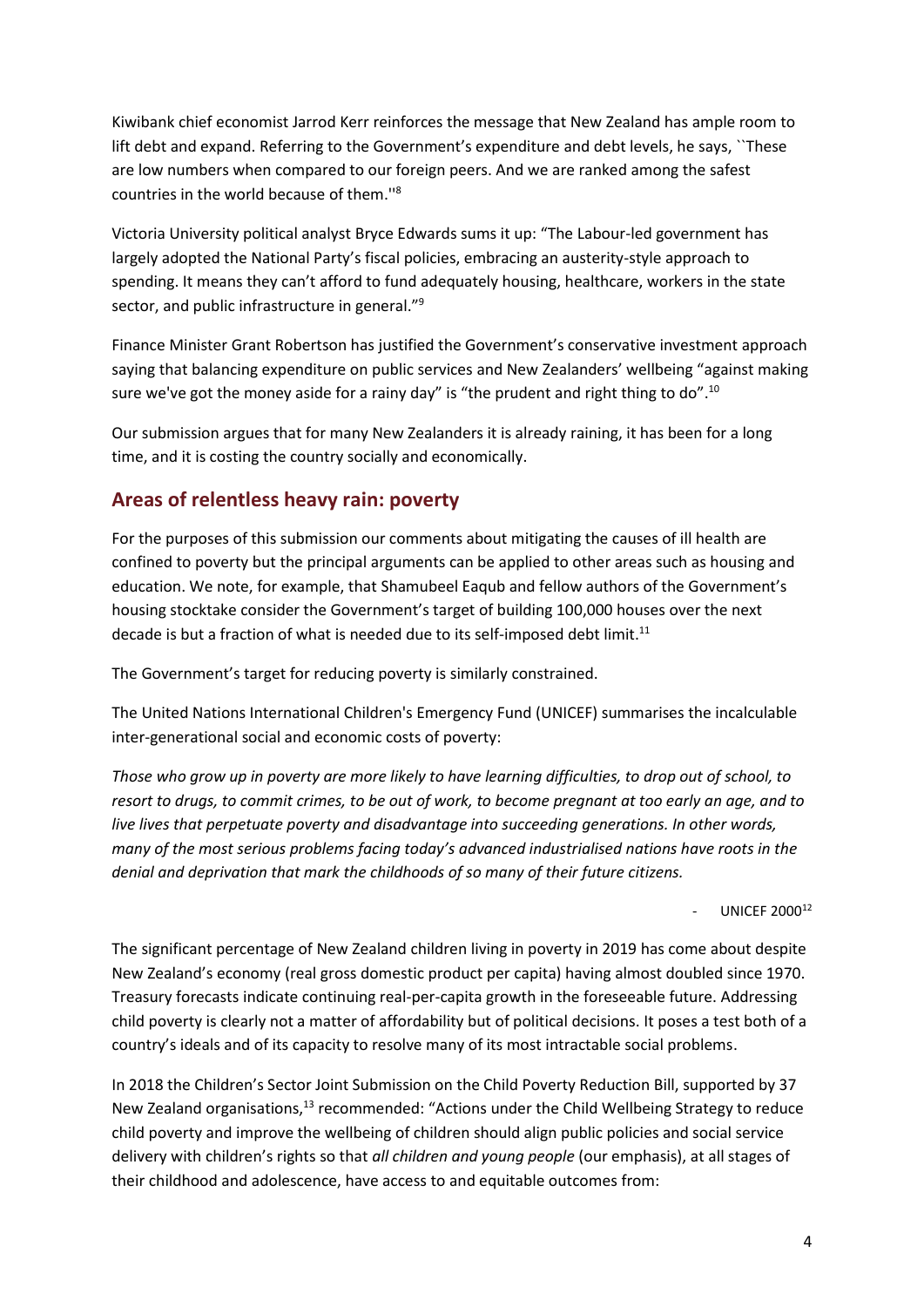- a. sufficient income and an adequate standard of living;
- b. quality housing;
- c. free quality public education;
- d. good health, including nutritious food, and quality healthcare when needed; and
- e. timely, flexible and integrated social support services when they need them."

We believe these are reasonable goals for any developed country and the endorsement of these recommendations by 37 mostly grassroots organisations suggest strong support by New Zealanders in general. Nevertheless they appear radical against the goals set by Government (eg, reducing the number of children in material hardship from 150,000 to 80,000 over 10 years).

Prime Minister Jacinda Ardern has reportedly acknowledged the self-imposed Budget Responsibility Rules prevent any further money being to put towards the campaign to reduce child poverty and justified sticking to such a conservative policy by saying "New Zealanders expect us to keep our books in order."<sup>14</sup>

Bearing in mind that 'our books' now include measures of wellbeing to balance economic indicators, and recognising that in the words of Kiwibank's chief economist the latter put New Zealand "among the safest countries in the world", it is worth noting what 'our books' say about the former.

In an overall measure of child wellbeing, UNICEF has placed New Zealand 34th out of 41 developed countries (Table 1). New Zealand's worst results are in the category of 'health and wellbeing' which includes indicators such as neonatal mortality, suicide, mental health, and nutrition. New Zealand may have been placed lower still but for the fact that our high child obesity rates (32% of 2-14-yearolds are overweight or obese) were not included in the UNICEF measurement because specific data requirements could not be met. Nor do the UNICEF health indicators drill down to the incidence of diseases often associated with poverty, such as meningococcal disease, rheumatic fever, whooping cough, pneumonia, bronchiectasis or serious skin infections.

| Goal                                           | Ranking out of 41 countries     |
|------------------------------------------------|---------------------------------|
| End hunger - 18th                              | 18                              |
| Ensure health and wellbeing                    | 38                              |
| Ensure quality education                       | 15                              |
| Promote decent work and economic growth        | 34                              |
| Reduce inequalities                            | 26                              |
| Make cities safe and sustainable               | 9                               |
| Ensure sustainable production and consumption  | 35                              |
| Promote peace, justice and strong institutions | 33                              |
| End poverty                                    | Insufficient data for a ranking |
| <b>Overall ranking</b>                         | 34                              |

#### **Table 1: New Zealand rankings in child wellbeing goals**

Source: UNICEF 2017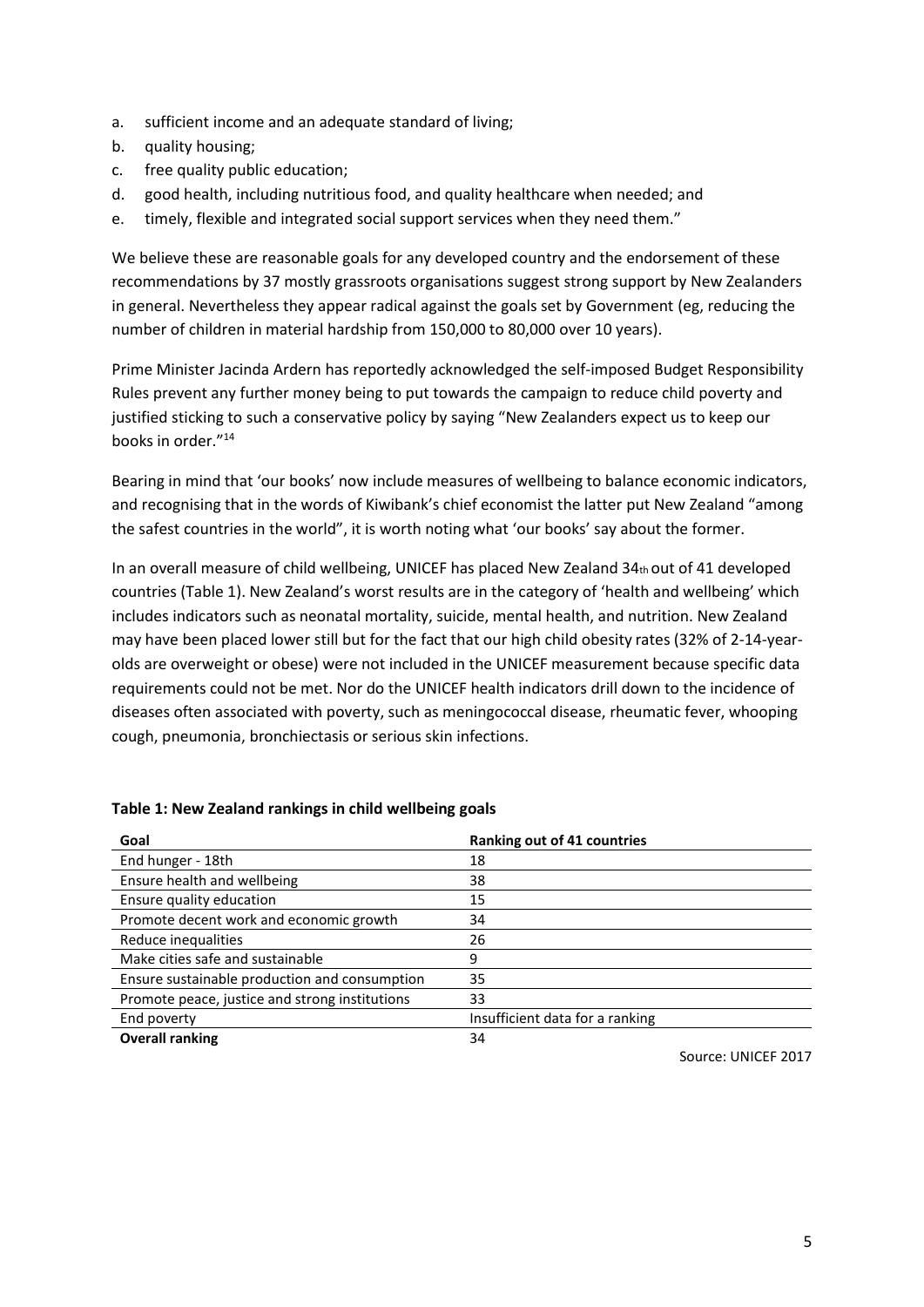A separate comparison of child health indicators across 15 countries, including New Zealand, found:

- New Zealand's mortality rates per 1,000 live births for children aged 1-4 years was the second highest (behind the United States).
- New Zealand's mortality rates for all cancers in children aged under 5 was second highest (behind Greece).
- New Zealand's death rate due to external causes of injury and poisoning for children under 5 was second highest (behind the United States). Public health campaigns including home safety and road safety were credited with the relatively positive results in other countries, nine of which had rates less than half that of New Zealand's.
- New Zealand's under-18 obesity rates were the third highest behind Greece and the United States.<sup>15</sup>

New Zealand ranked well in just two indicators, where we were third-lowest in stillbirth and low birth-weight rates.

Ministry of Health data show poverty and its flow-on effects have a significant influence on the likelihood of potentially preventable child hospitalisation, which increases progressively from deciles 1 through to decile 10. The data show that if all these potentially avoidable hospitalisations (including emergency department cases) were at the same rate as those in deciles 1 and 2, hospitalisations for young children would be more than halved overall. The greatest decrease would be for those children in deciles 9 and 10, with hospitalisations reduced by more than 70%.<sup>16</sup>

Our members are seeing the chilling effects of these statistics every day, some of which are recounted in the ASMS quarterly journal, *The Specialist* (pp 221-23, July 2018) <https://www.asms.org.nz/wp-content/uploads/2018/07/11950-The-Specialist-Issue-115-WEB.pdf>

Poverty in New Zealand is avoidable.

## **Areas of relentless heavy rain: an under-funded health system**

We know the Government is well aware of the extent of under-funding of the public health system, and the consequences, including many issues highlighted by the Labour Opposition prior to the 2016 General Election, such as:

- excessive waits for elective surgery
- excessive waits for first specialist appointments
- rising unmet health need
- thousands of patients being denied hospital treatment because of inadequate resources
- increasing DHB deficits (\$119 million in 2015/16; \$240 million in 2017/18)
- lack of funding for vital equipment such as MRI scanners.
- Over-stretched emergency departments
- heavy workloads for staff leading to huge backlogs of untaken leave and compromised safety.

Linked to all of these issues and more was a report by Infometrics, commissioned by Labour, showing core crown health funding had been cut by \$1.7 billion between 20109/10 and 2014/15.<sup>17</sup>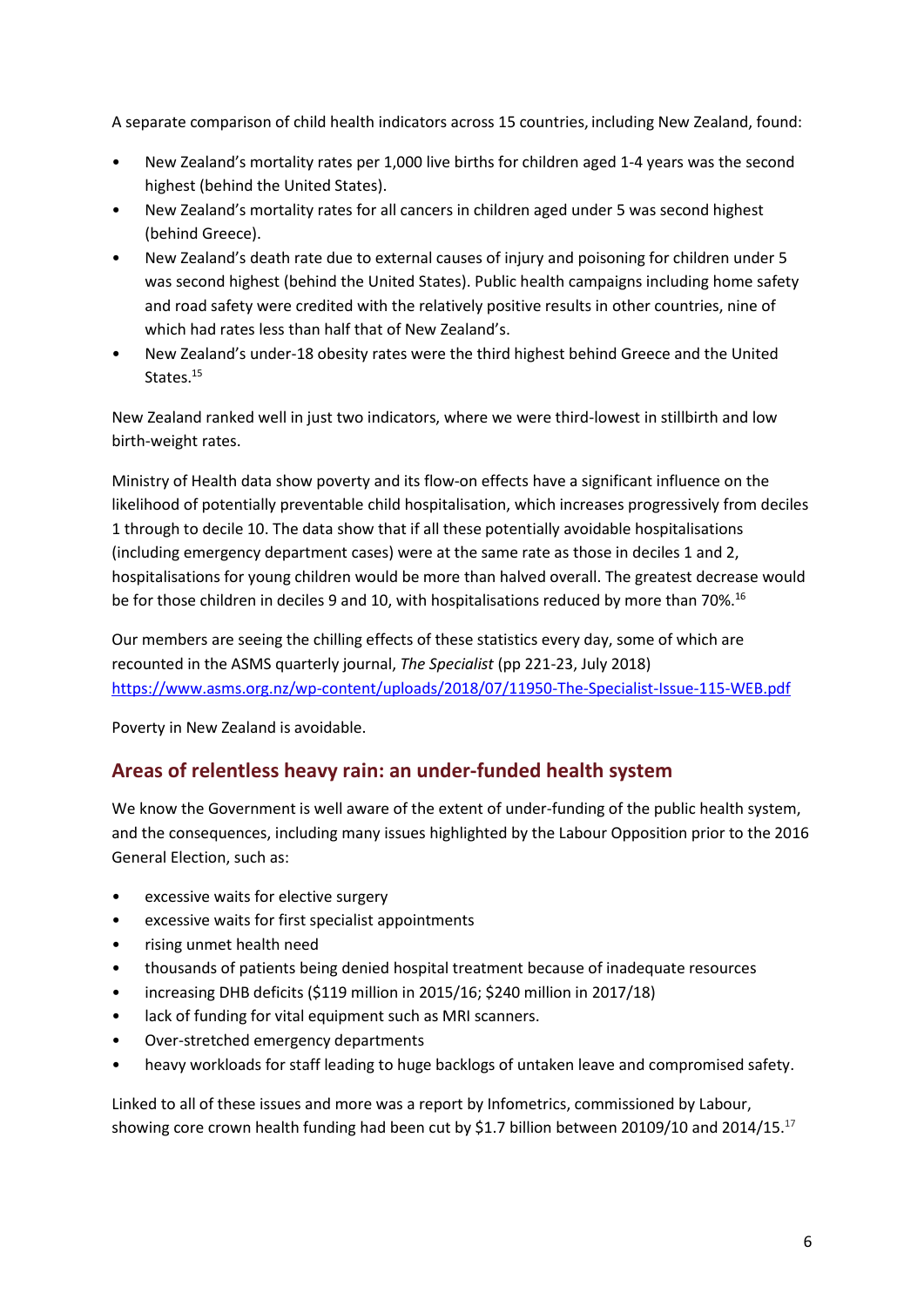Since then, the accumulated funding shortfall has grown so that will need to find an estimated \$2.5 billion additional funding for 2019/20 to restore the value of funding to 2009/10 levels.<sup>18</sup> While the 2018 Budget ended successive years of real cuts, it did little towards restoring funding to earlier levels. The budget operating allowance of \$2.4 billion for all government spending, compared with \$2.85 billion in 2018/19, suggests additional funding for Vote Health may, at best, only maintain the status quo in real terms. But even that would require a substantial amount of the total operating allowance to be allocated to Vote Health, especially considering the costs of covering pay settlements for a wide range of occupations. (We note also that almost all DHBs are reported to be heading for deficits in this financial year and that the Health Minister's response is to suggest DHBs simply need to be more efficient, mirroring the response of the previous Health Minister, which was rightly criticised by Labour while in Opposition.)

Consequently, the issues identified as in need for urgent attention by the Labour Opposition in 2015 and 2016 have not improved. If up-to-date data were available, we believe they would almost certainly show further deterioration in every case. That is the clear message we are receiving from our members.

Heavy workloads, the main factor behind research findings of a 50% burnout rate among senior doctors in 2016, remain unaddressed.<sup>19</sup> DHB heads of department surveyed in seven DHBs indicate that on average they need about 20% more senior medical staff to provide safe, quality and timely health care. 20

Senior doctor shortages have also contributed to a growing unmet health need, and even those who qualify for treatment above financially driven thresholds often face delays before they receive it. Commonwealth Fund studies of the performance of health systems in 11 comparable countries place New Zealand ranked 7<sup>th</sup> for emergency department waiting times, 9<sup>th</sup> for waits for treatment after diagnosis,  $9<sup>th</sup>$  for waits for elective surgery, and 10th-equal for access to diagnostic tests (eg, CT, MRI scans etc). On a measure of mortality amenable to health care - that is, deaths that could have been prevented with timely care - New Zealand was placed 10<sup>th</sup>.<sup>21</sup>

While the health of New Zealand's finances is said to be among the best in the world, the same cannot be said for the health of the New Zealand population, as shown in a list of common indicators in Table 1. The Budget Policy Statement's says that: "A wellbeing approach is about ensuring the broad range of factors that matter to New Zealanders are central to the Government's definition of success and drive our decision making." We doubt there is any factor that matters more to New Zealanders than their health. How the financial/wellbeing books are balanced needs to reflect this.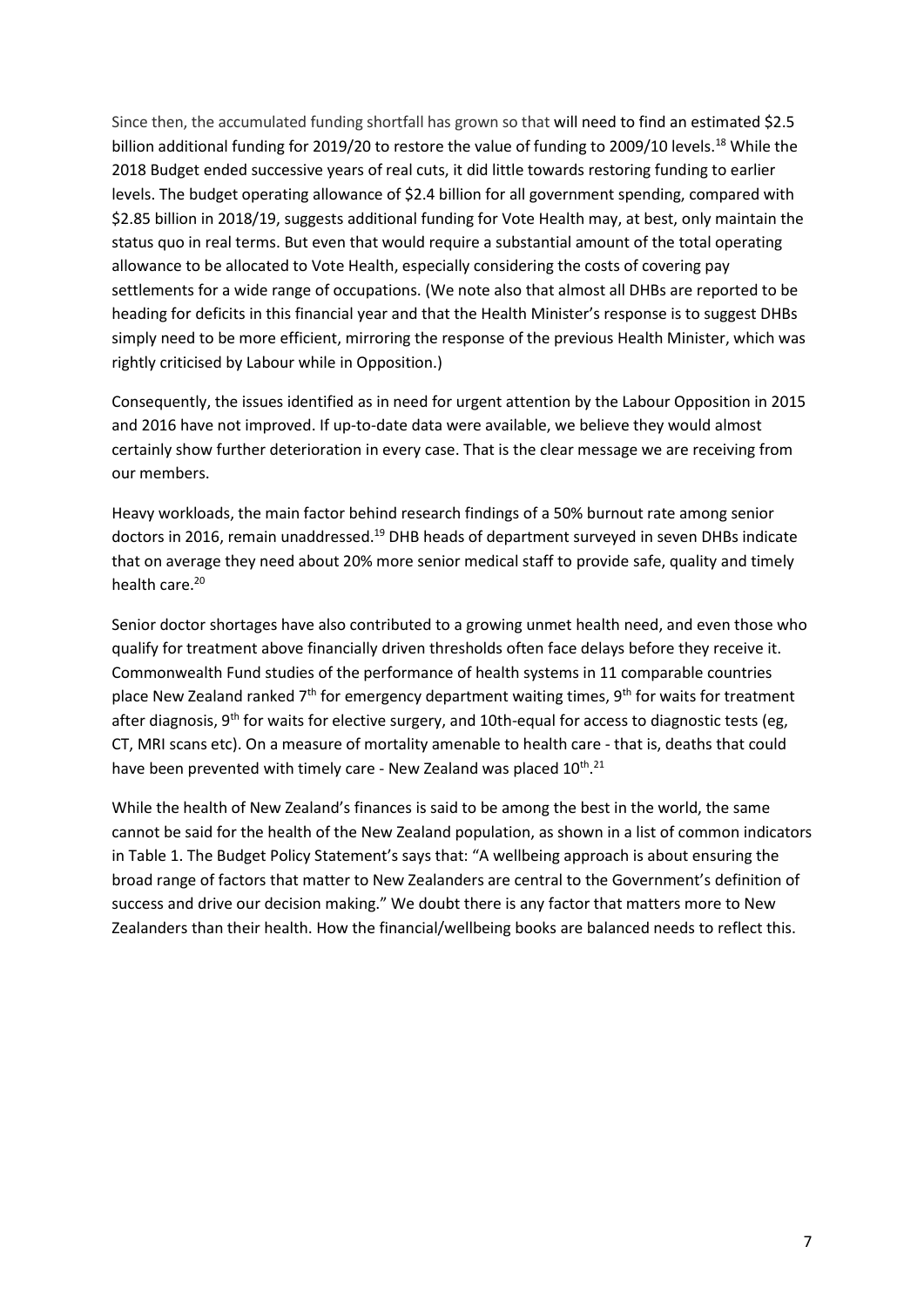| <b>Health indicators</b>                       | NZ position of 35 OECD countries (1 being best) |
|------------------------------------------------|-------------------------------------------------|
| Life expectancy at birth                       | 23rd                                            |
| Premature mortality                            | 26 <sup>th</sup> (females)                      |
|                                                | $19th$ (males)                                  |
| Mortality from ischemic heart disease          | 26th                                            |
| Mortality from stroke                          | 23rd                                            |
| Mortality from all cancers                     | 27 <sup>th</sup> (females)                      |
|                                                | 14 <sup>th</sup> (males)                        |
| Mortality from traffic accidents               | 26th                                            |
| Suicide                                        | 22 <sub>nd</sub>                                |
| Infant mortality                               | 30th                                            |
| Low birth weight                               | 13th                                            |
| Perceived health status                        | $1$ st*                                         |
|                                                |                                                 |
| Incidence/prevalence (1 being lowest)          |                                                 |
| Cancer incidence                               | 23rd                                            |
| Obesity prevalence (adults)                    | 32nd                                            |
| Obesity prevalence (children                   | 22 <sup>nd</sup> (out of 24 countries)          |
| Diabetes prevalence (adults)                   | 23rd                                            |
| Type 1 diabetes incidence (children aged 0-14) | 16th                                            |

\*The OECD notes this result is not directly comparable with most other countries as there is an upward bias in New Zealand survey question.

Source: Health At A Glance 2017, OECD; OECD Health Statistics 2018

## **An economic case for investing in health**

As well as the obvious benefits for wellbeing, government investment in health services – and in public services generally – has also been shown to have significant benefits to a country's economy through the creation of jobs and income. A major study covering 25 European Union countries from 1995 to 2010 evaluated the economic effects of different types of government spending by estimating 'fiscal multipliers' (the extra income generated in the economy for each dollar of government spending).<sup>22</sup> It found that the multiplier for total government spending was 1.61, ranging from -9.8 for defence to 4.3 for health. These differences appear to be explained by varying degrees of absorption of government spending into the domestic economy. Defence was linked to significantly greater trade deficits whereas health and education had no effect on trade deficits.

The study's authors say their results, together with other studies, corroborate existing evidence that historical prescriptions for austerity from international financial institutions have tended to *exacerbate* economic crises. Second, there is a widespread consensus that investment in health and education contribute to economic growth in the long term, by creating a healthier, better educated, and therefore a more productive labour force.

A study of high-income countries attributed some 30% of the growth in full income to declines in mortality. Another study estimated the monetary worth of recent increases in life expectancy in selected western European countries and showed that between 29% and 38% of notional GDP increases from 1970 to 2003 could be attributed to gains in life expectancy.<sup>23</sup>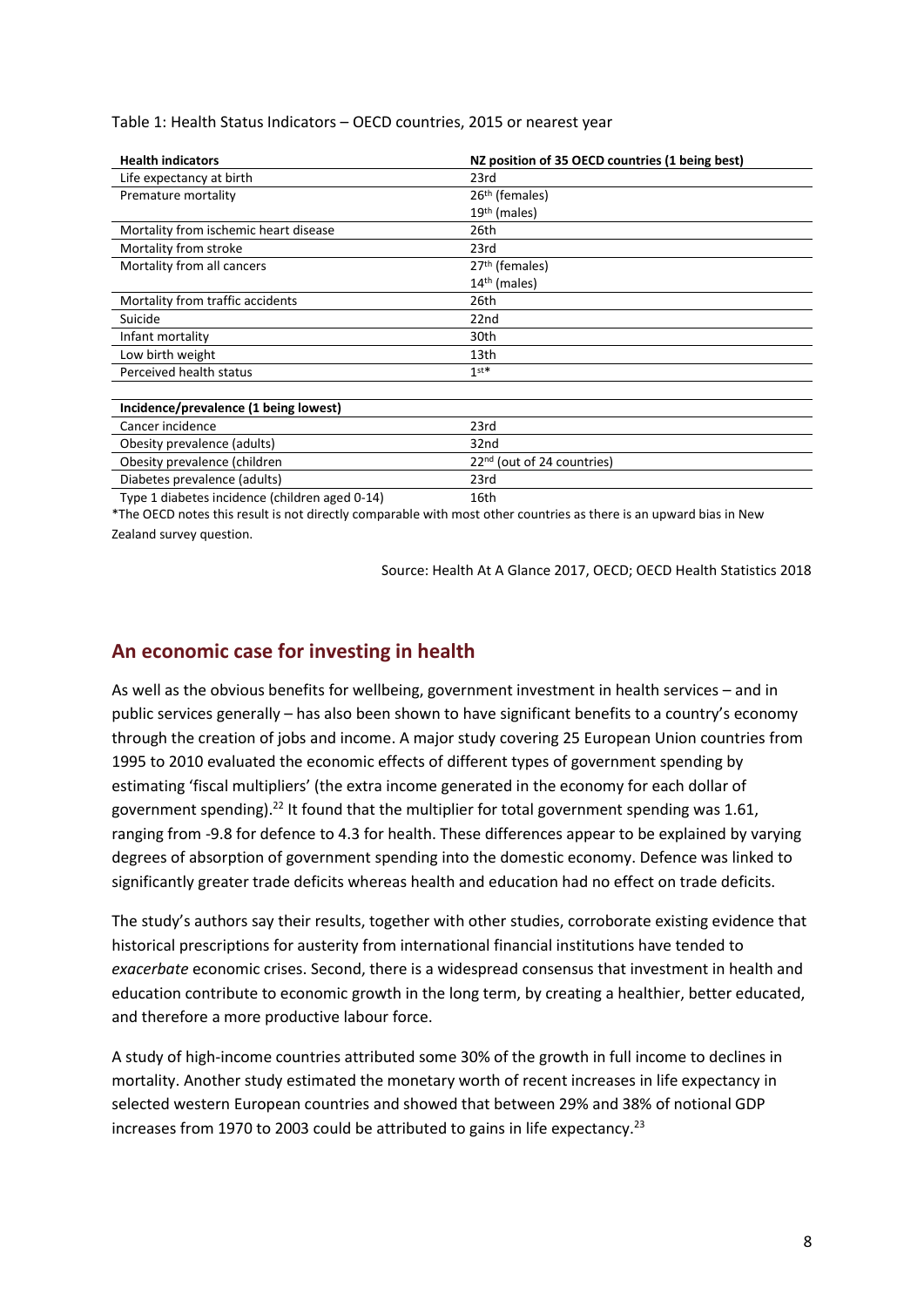Contrary to the common belief that major health advances are mostly the result of social, environmental and economic progress, recent studies indicate that around half the gains in life expectancy in recent decades stem from improved health care. Studies in OECD countries show that up to the age of 75 around 20% of male mortality and over 40% of female mortality may be averted by health care interventions.<sup>24</sup>

*"Health expenditure through health systems and other sectors that impact on health can then be shown to achieve 'social productivity' many times greater than that associated with other forms of investment."*

- World Health Organisation (Europe) Report<sup>25</sup>

# **The effects of not investing in health**

Inadequate government spending on health means more health needs will have to be paid for privately, for those that can afford to, or remain unmet for those who cannot. Either way, the costs to the country will not be reduced; on the contrary, they are more likely to increase.

With respect to a greater use of the private sector, Treasury has acknowledged:

*We do not currently see a clear case for moving away from a predominantly single-payer, taxfinanced health system. Systems like ours are typically better at containing health spending and there is no one system that presents a clearly more efficient alternative.<sup>26</sup>*

Countries with health systems that rely heavily on private health care not only tend to be big spenders but can undermine the effectiveness of the public system by drawing away scarce health resources. They also tend to benefit those who can afford to pay at the expense of those who cannot, leading to high health inequalities and high unmet need.<sup>27</sup> 28

And international evidence shows the cost of unmet health need, both to the health system and the wider economy, can be considerably higher than providing timely treatment. Aside from the personal physical and social costs associated with unmet health needs, the scale of the hidden economic cost was indicated in a 2007 Canadian study, updating and expanding on an earlier study, concerning patients waiting for treatment longer than medically recommended for total joint replacement surgery, cataract surgery, coronary artery bypass graft (CABG) and MRI scans.<sup>29</sup>

The study, which took account of lost productivity, caregiver costs and additional costs borne by the health system, estimated a conservative cumulative economic cost of \$14.8 billion to the Canadian economy. In other examples, timely cataract surgery has been found in a number of studies to reduce road accidents and hip fractures.

The scale of the economic costs of not investing in health are demonstrated in numerous cost-ofillness studies. One British study estimated the economic burden of coronary heart disease in Britain in 1999 was over seven billion pounds (almost 1% of Britain's GDP in that year). Only a quarter of that cost was for public health services, the rest – the less visible costs – were for informal care and lost productivity.<sup>30</sup>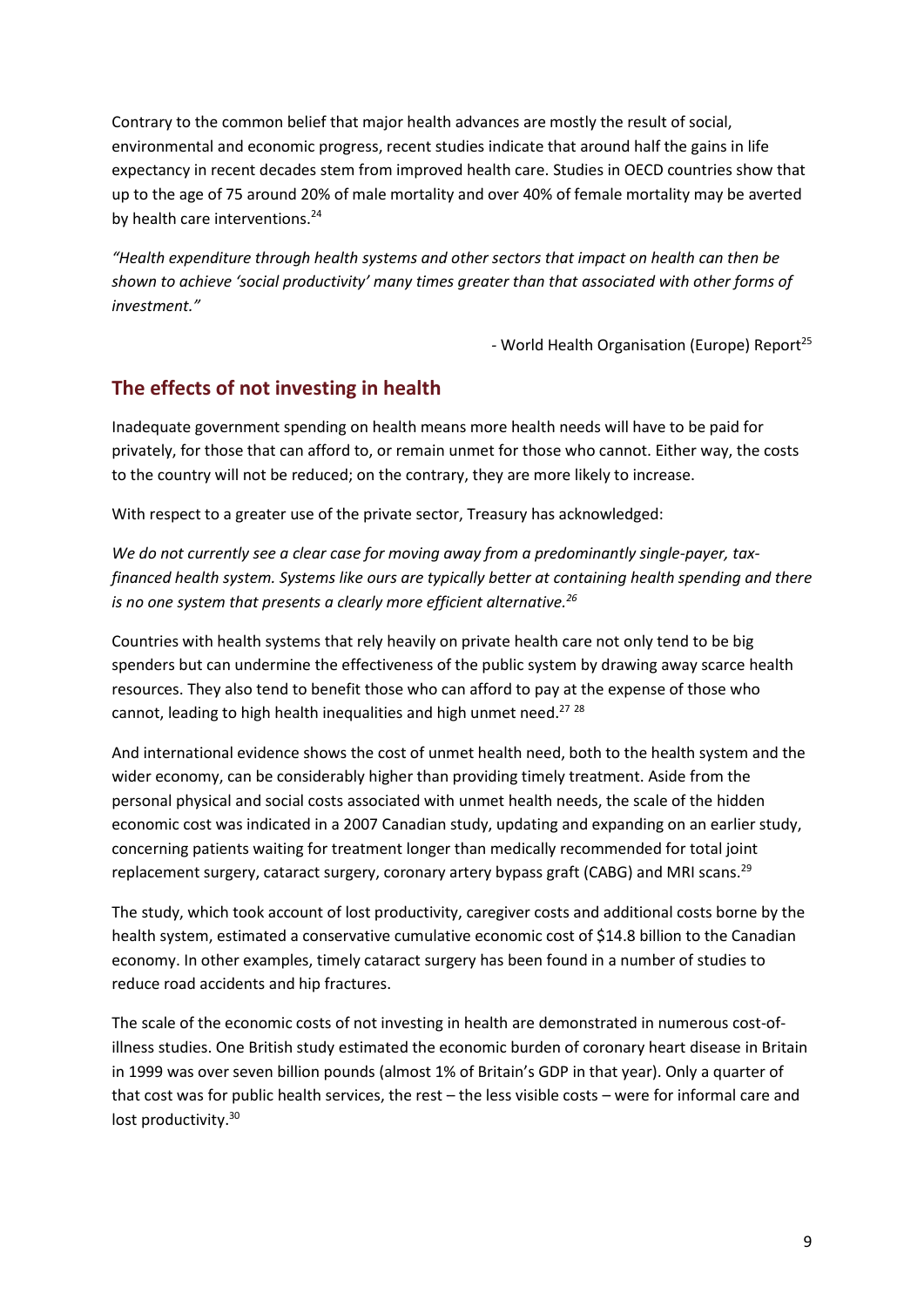While there appears to be a common perception among policy makers that containing cost equates to increasing efficiency. In many instances this is not the case. In complex systems such as health care services the most valuable innovations and improvements in practice come from 'front line' clinicians and can often lead to flow-on efficiencies well beyond their immediate application. That is why distributed clinical leadership has been recognised internationally as critical to meeting the growing pressures on health services. Distributed clinical leadership presents an opportunity to improve efficiency and effectiveness in the day-to-day running of our health services. It cannot happen, however, while hospital services are understaffed and senior doctors go to work exhausted. It is a missed opportunity to spend our scarce health dollars more cost-effectively.

## **Conclusion**

The Government has rightly identified the need for a new approach to setting budgets, balancing wellbeing factors with economic factors, which requires a new way of thinking and working. However, the indications to date suggest a continuation of the old way of approaching budgets. Unless this changes, the Government's aspirations for improved wellbeing will not be realised; the ongoing social and economic costs that have accumulated over years of under-investment in public services will continue to mount.

Council of Trade Unions economist Bill Rosenberg sums it up well:

*"Fiscal responsibility is much more than balancing the financial position of the Government. There is no point in having a balanced Budget in a society that is out of balance. The Government's objectives for the 2019 Budget include neglected social issues including mental health and child poverty. Unions congratulate the Government for actively choosing to improve outcomes for Māori and Pacific people, and moving towards an environmentally sustainable economy while supporting working people through the future of climate change, technology and globalisation. However, the allowance for new spending of \$2.4 billion per year needs to be revised if real inroads are to be made." 31*

It appears the scale of the infrastructure, social and environmental deficits faced by the Government is much greater than it expected before being elected. We urge the Government to acknowledge this and do the right thing by slowing down the pace of debt reduction and doing much more to address today's 'rainy days'.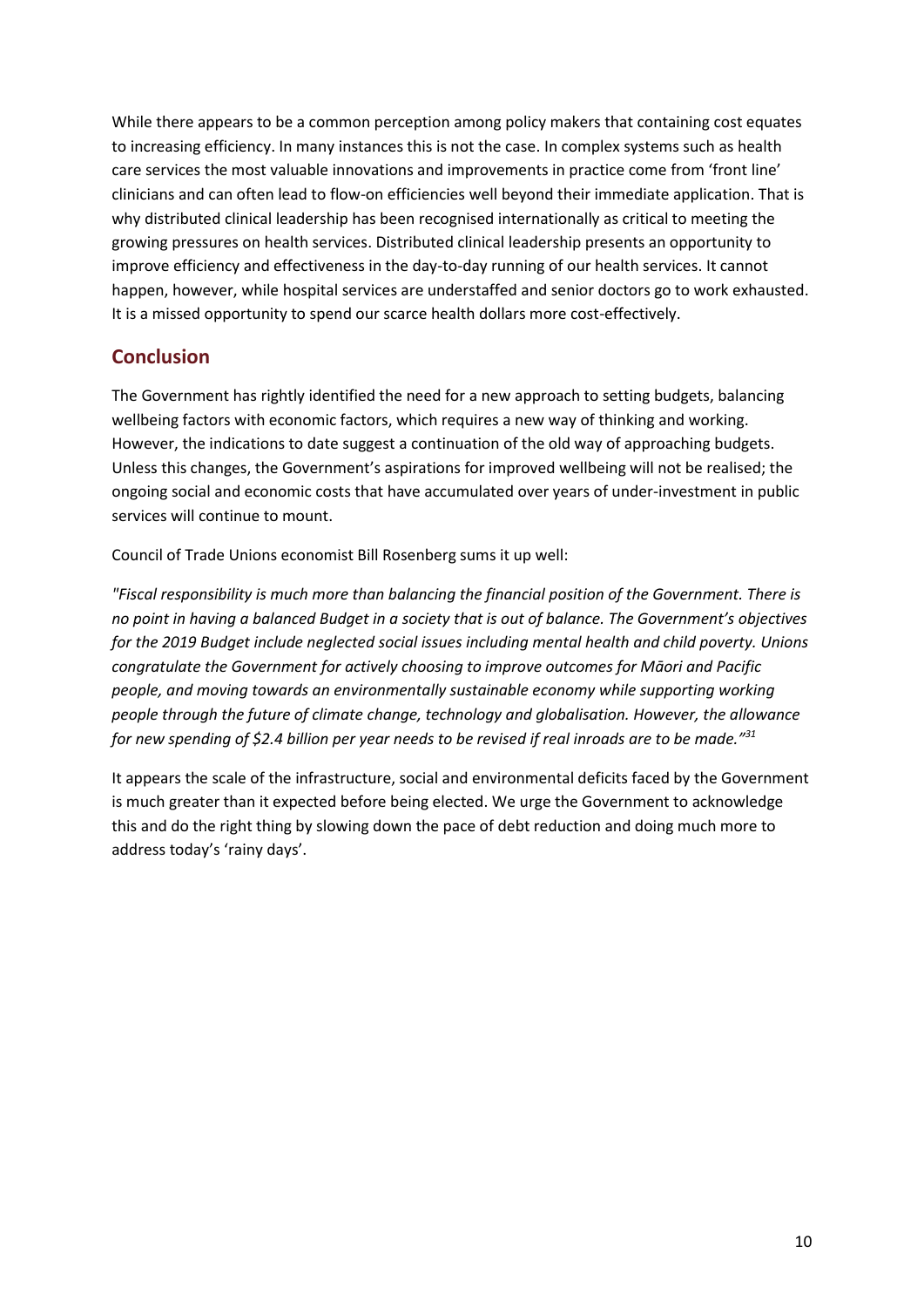### **References**

**.** 

<sup>1</sup> King A, Huseynli G, MacGibbon N. *Wellbeing Frameworks for the Treasury*: Living Standards Series Discussion Paper 18/01, NZ Treasury, February 2018.

<sup>4</sup> Frieling M. *The Start of a Conversation on the Value of New Zealand's Social Capital*: Living Standards Series Discussion Paper 18/04, NZ Treasury, February 2018.

<sup>5</sup> Edwards B. Labour's budget rules are holding it back, *Newsroom*, 10 April 2018. <https://www.newsroom.co.nz/2018/04/09/103825/labours-budget-rules-are-holding-it-back>

<sup>6</sup> Lee, M M. Govt must loosen Budget Responsibility Rules say Trade Union Economists, Maori Television, 18 May 201[8.https://www.maoritelevision.com/news/politics/govt-must-loosen-budget-responsility-rules-say-trade-union](https://www.maoritelevision.com/news/politics/govt-must-loosen-budget-responsility-rules-say-trade-union-economists)[economists](https://www.maoritelevision.com/news/politics/govt-must-loosen-budget-responsility-rules-say-trade-union-economists)

<sup>7</sup> Berl. Making sense of the numbers: Budget 2018 commentary, May 2018.

<sup>8</sup> Mackenzie D. Government can spend more: economists, *Otago Daily Times*, 24 July 2018.

<sup>9</sup> Edwards (2018)

<sup>10</sup> O'Meara P. Government urged to scrap self-imposed spending cap, *Morning Report*, Radio New Zealand, 23 July 2018. <https://www.radionz.co.nz/news/political/362382/govt-urged-to-scrap-self-imposed-spending-cap>

<sup>11</sup> Hickey B. The case to throw off the fiscal straightjacket, *Newsroom*, 19 February 2018.

<https://www.newsroom.co.nz/2018/02/12/88442/the-case-to-throw-off-the-fiscal-straitjacket>

<sup>12</sup> UNICEF. *A League Table of Child Poverty in Rich Nations*, Innocenti Report Card No 1, United Nation's Children's Fund, Florence, 2000.

13 Children's Sector Joint Submission on the Child Poverty Reduction Bill. Supported by 37 New Zealand organisations. Available[: https://www.cpag.org.nz/resources-2/submissions/](https://www.cpag.org.nz/resources-2/submissions/)

<sup>14</sup> Edwards (2018)

<sup>15</sup> Cheung R. *International comparisons of health and wellbeing in early childhood*: Research Report, March 2018. Nuffield Trust In association with the Royal College of Paediatrics and Child Health, England.

<sup>16</sup> Simpson J, Duncanson M, Oben G, et al. *The Health Status of Children and Young People in New Zealand 2015*. Dunedin: New Zealand Child and Youth Epidemiology Service, University of Otago; p66, 2016.

<sup>17</sup> Infometrics. Core Crown Health Expenditure since 2009/10, commissioned by the NZ Labour Party, June 2015.

<sup>18</sup> Rosenberg B, Keene L. Did the 2018 Budget provide enough for health? Health Working Paper No 20, NZCTU/ASMS, 21 June 2018. <http://www.union.org.nz/wp-content/uploads/2018/06/Did-Budget-2018-Provide-Enough-for-Health.pdf>

<sup>19</sup> Chambers C, Frampton C. *'Tired, worn-out and uncertain'*; Health Dialogue, Issue No 12, ASMS, August 2016. [https://www.asms.org.nz/wp-content/uploads/2016/08/Tired-worn-out-and-uncertain-burnout-report\\_166328.pdf](https://www.asms.org.nz/wp-content/uploads/2016/08/Tired-worn-out-and-uncertain-burnout-report_166328.pdf)

<sup>20</sup> ASMS. Surveys of clinical leaders on Senior Medical Officer staffing needs, February 2016 - January <https://www.asms.org.nz/publications/researchbrief/>

<sup>21</sup> Schneider E, Sarnak D, Squires D, et al. *Mirror, Mirror: International Comparison Reflects Flaws and Opportunities for Better US Health Care*, Commonwealth Fund, New York, July 2017.

https://www.commonwealthfund.org/sites/default/files/documents/\_\_\_media\_files\_publications\_fund\_report\_2017\_jul [schneider\\_mirror\\_mirror\\_2017.pdf](https://www.commonwealthfund.org/sites/default/files/documents/___media_files_publications_fund_report_2017_jul_schneider_mirror_mirror_2017.pdf)

<sup>22</sup> A Reeves et al. "Does investment in the health sector promote or inhibit economic growth?" Globalization and Health 2013, 9:43.<http://www.globalizationandhealth.com/content/9/1/43>

<sup>23</sup> Figueras (2008)

<sup>24</sup> ASMS. The Public Hospital Specialist Workforce: Entrenched shortages or workforce investment? February 2013. Available[: https://www.asms.org.nz/wp-content/uploads/2014/07/The-Public-Hospital-Specialist-Workforce-web.pdf](https://www.asms.org.nz/wp-content/uploads/2014/07/The-Public-Hospital-Specialist-Workforce-web.pdf)

<sup>25</sup> J Figueras, M McKee, S Lessof, et al. *Health systems, health and wealth*: Assessing the case for investing in health systems, WHO Europe, 2008.

<sup>26</sup> NZ Treasury. Health Projections and Policy Options for the 2013 Long-Term Fiscal Statement, Treasury, November 2012.

<sup>27</sup> Forster T, Kentikelenis A, Bambra C. *Health Inequalities in Europe: Setting the Stage for Progressive Policy Action,*  Foundation for European Progressive Studies; Think Tank for Action on Social Change, Dublin, October 2018.

<sup>2</sup> Morrissey S. *The Start of a Conversation on the Value of New Zealand's Human Capital*: Living Standards Series Discussion Paper 18/02, NZ Treasury, February 2018.

<sup>3</sup> van Zyl S, Au J. *The Start of a Conversation on the Value of New Zealand's Natural Capital*: Living Standards Series Discussion Paper 18/03, NZ Treasury, February 2018.